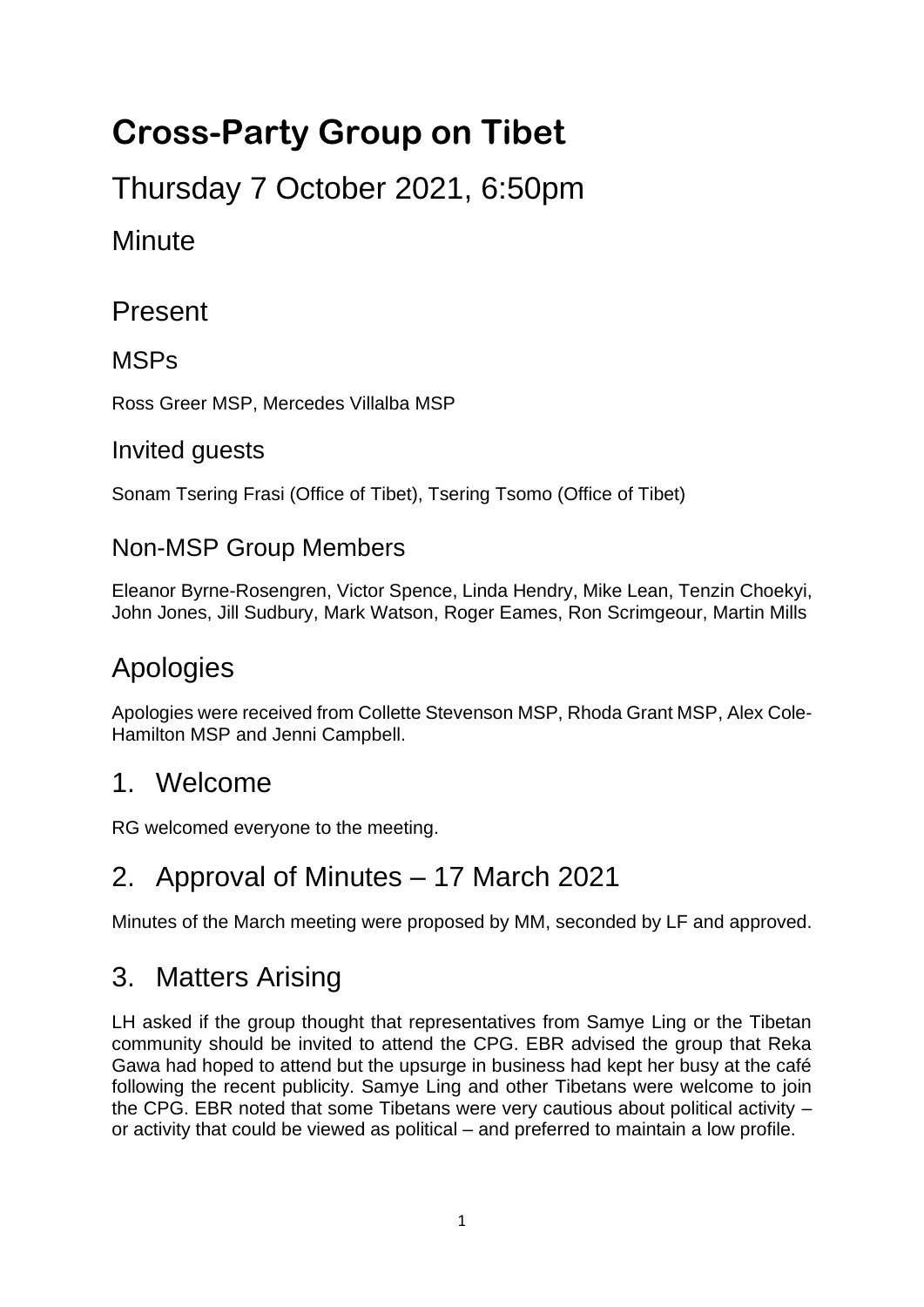# 4. COP 26

COP 26 is taking place in Glasgow between Sunday 31 October and Friday 12 November 2021.

A number of Tibetans and representatives of Tibetans organisations will be coming to Glasgow to participate in various ways. The events which have been planned so far include:

- 4 November: A panel discussion featuring MM, together with Dr Tobias Bolch, a glaciologist from St Andrew's University, Dr Lobsang Yangtso from the International Tibet Network and Dechen Palmo from the Tibet Policy Institute.
- 6 November: A climate march taking place as part of the Global Day of Action for Climate Justice. This is being organised by the COP 26 Coalition and a slot has been allocated at the rally for a Tibetan activist to speak.
- 7 November: A second panel discussion featuring TC and MV, together with Pema Doma from Students for a Free Tibet and Golog Jigme (torture survivor and filmmaker).

EBR will circulate additional details as they are confirmed.

### 5. Winter Olympics

EBR noted that this will be the next main focal point for the Tibet movement after COP 26. JJ gave an update on the campaign to boycott the Winter Olympics, which are scheduled to be held in China in 2022. A boycott is already supported by politicians from the Conservative, Labour and Liberal Democrat parties in the UK as well as the Czech senate, and US politicians Nancy Pelosi and Mitt Romney. EBR reminded the group that the debate held in Westminster in July 2021 ended with a vote in favour of a boycott.

# 6. Update on Key Issues in Tibet

TC from Tibet Watch gave a detailed briefing on recent events in Tibet.

- Footage has emerged from occupied Tibet of a giant projection onto the former home of the exiled Dalai Lama by the Chinese Communist Party, celebrating the 100th anniversary of the CCP's establishment ahead of celebrations on 1 July. This has caused much distress to the Tibetan people.
- Self-immolations continue to take place.
- Gold mining employs at least 200 Tibetans and there is limited health and safety protection for them in the chemical extraction of this valuable metal.
- Monasteries and schools are the traditional centres for teaching both the written and spoken forms of the main Tibetan languages. Tibetan language teaching has been severely supressed recently and teachers have been arrested and have been removed from office.